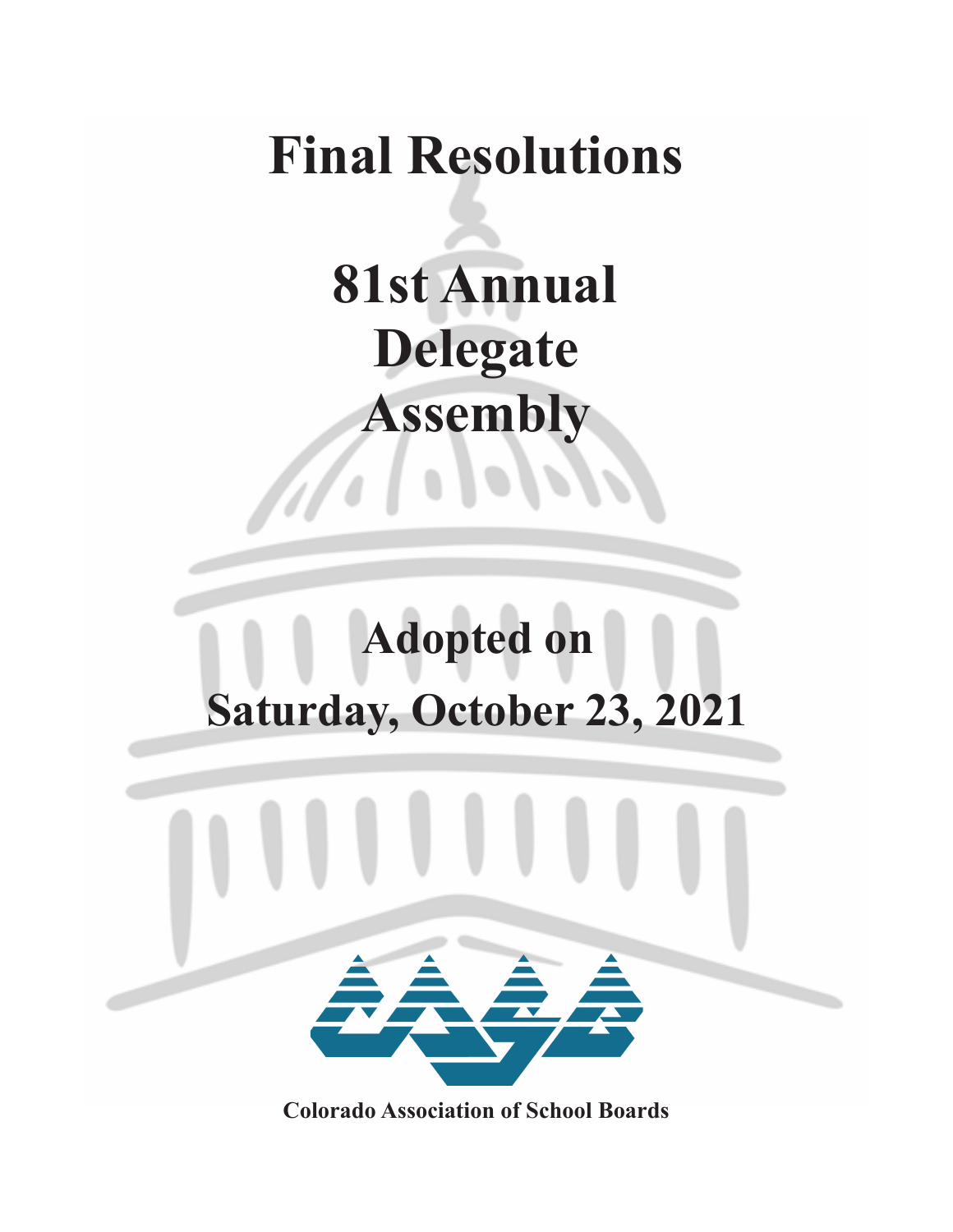## **Table of Contents**

### **Resolutions**

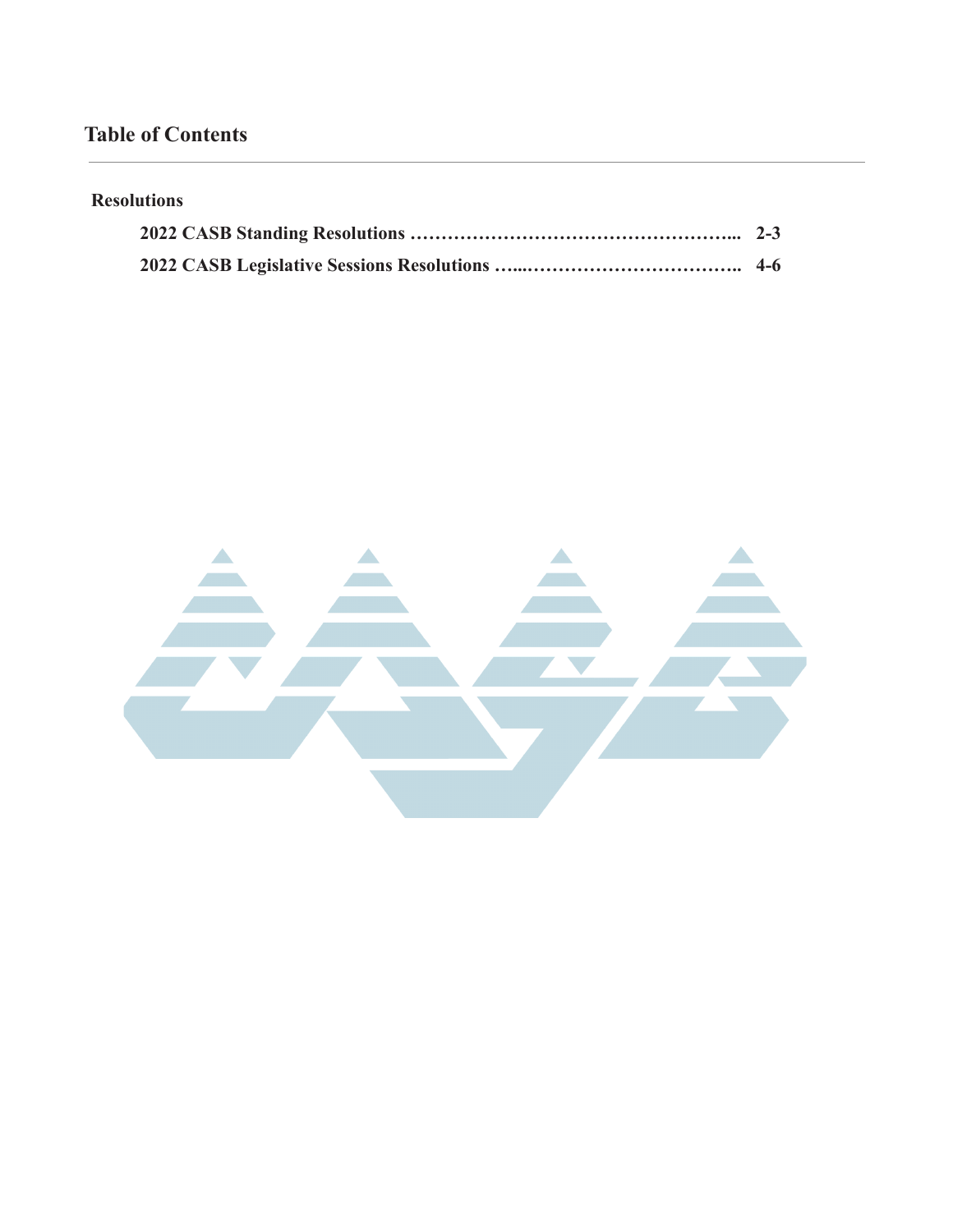## **STANDING RESOLUTIONS**

#### **Student Academic Growth and Achievement**

- **SR1** The Colorado Association of School Boards (CASB) supports a system of accountability that stresses local measures that inform instruction and separately acknowledges a need for a statewide system that allows measurement of school and district effectiveness and comparison between school districts.
- **SR2** CASB opposes any state mandates beyond the federal minimums with respect to assessment and educator licensure to assure local boards' flexibility to allocate instructional time and place the best teacher in every classroom.
- **SR3** Colorado school boards' constitutional authority includes the right to develop schools and programs to supplement current programs and ensure student access to diverse learning opportunities.

#### **Finance**

- **SR4** The state must provide Colorado's public schools with adequate and reliable funding pursuant to a formula that balances federal, state and local revenue sources and is intended to fully fund the legal requirements for and meet the educational needs of all Colorado students. Further, the state must increase the total annual appropriation of state special education funding by at least at the cost of inflation and caseload growth, to reduce unreimbursed special education expenditures at the local level.
- **SR5** New legislation must expressly consider cost at the state and local levels and be fully funded before it may be enforced by the state.
- **SR6** Existing mandates that are ineffective or that have a larger cost than benefit must be rescinded so local boards may dedicate those financial resources to better use.

#### **Local Governance**

- **SR7** Colorado's Constitution acknowledges the diverse nature of Colorado school districts and establishes locally elected school boards vested with control of instruction as the guarantor of educational quality responsive to local needs.
- **SR8** Control of instruction, including efforts to restructure and fund public education, must be guided by student needs, improved academic growth and achievement, with responsible use of financial resources as determined by the locally elected school board.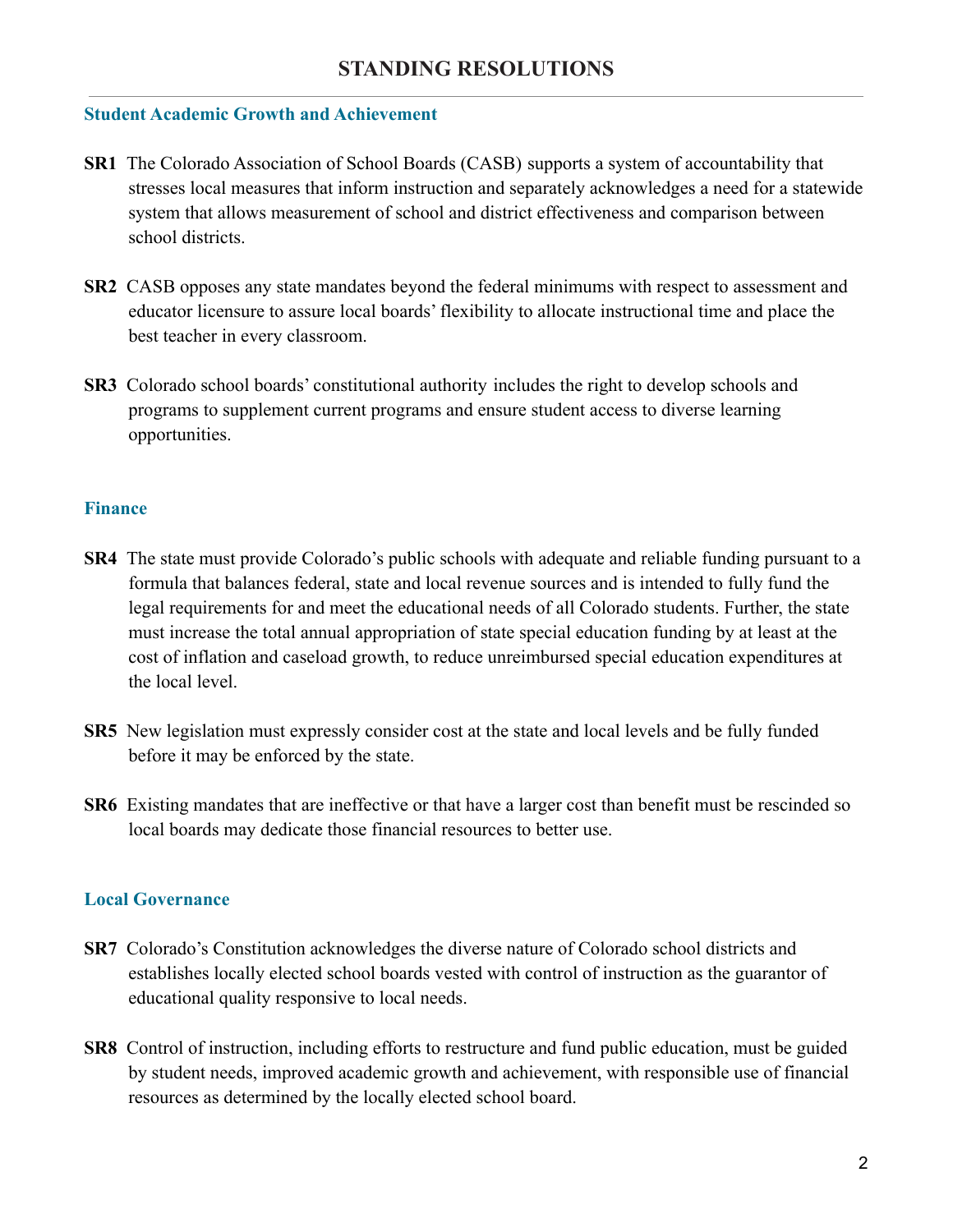**SR9** Essential functions of the local board of education's constitutional authority include establishing the course of curriculum and instruction, the process for determining the terms and conditions of employment for school district employees, and the budget to be used to implement the local community's priorities.

## **FEDERAL STANDING RESOLUTIONS**

#### **Full Funding of the Individuals with Disabilities Act (IDEA)**

**FSR1** The Colorado Association of School Boards calls on the United States Congress to meet the funding requirements of the Individuals with Disabilities Act (IDEA). Since the implementation of IDEA in the early 1970s, Congress has never fully funded the Act as written. The nation's most vulnerable students deserve the adequate funding required to provide each and every student the resources needed to achieve their full academic potential.

#### **Career and Technical Education**

**FSR2** To be successful contributing members of a global society, Colorado students need access to Career and Technical Education in addition to other academic and extracurricular activities. The Colorado Association of School Boards supports ongoing and sustainable funding by the United States Congress to support the "Strengthening the Career and Technical Education for the 21st Century" Act, such as by providing resources to lessen the financial impact of a qualified instructor entering the field of Career and Technical Education. Career and Technical Education must be available to all Colorado students regardless of where they live within the state.

#### **School Nutrition Funding**

**FSR3** The Colorado Association of School Boards supports enhancements to the various federal nutrition programs to allow for the most flexibility in menu choices, a reduction in regulations, and maximum reimbursements to Colorado schools. Colorado community schools are an important source of healthy meals and nutrition education for the state's preschool and K-12 students. Further, CASB supports programs to allow school meal programs to locally source ingredients produced in Colorado.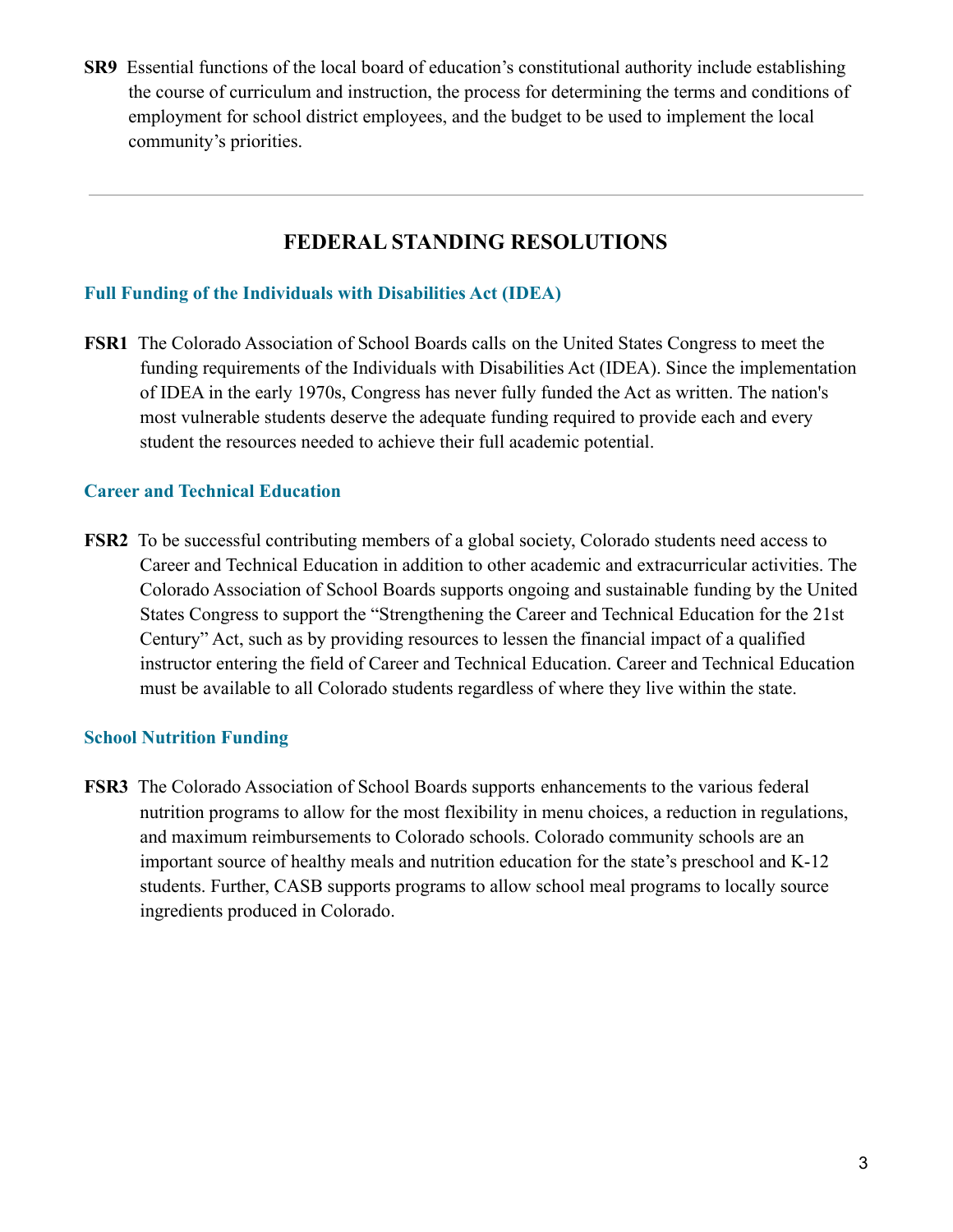## **2022 LEGISLATIVE RESOLUTIONS**

### **LOCAL GOVERNANCE**

- **LR #1** CASB is opposed to granting BOCES the ability to operate schools within the boundaries of a school district without the agreement of the elected Board of Education. CASB supports local control by elected Boards of Education within the state. The Colorado Constitution in Article IX, Section 15 clearly states that locally elected Boards of Education have control of instruction within their district boundaries. This includes the ability to regulate the number and type of schools that operate within the district boundaries. The attempt by the Education reEnvisioned BOCES (Boards of Cooperative Education Services) to operate "brick and mortar" schools without the consent of the duly elected local Board of Education is a violation of the state constitution and the applicable laws that regulate how BOCES operate. These schools are counting students and receiving funding from the State of Colorado using the school finance formula. CASB is opposed to granting BOCES the ability to operate schools within the boundaries of a school district without the agreement of the elected Board of Education.
- LR #2 CASB supports the adoption of policies and legislation amending the Colorado Charter Schools Act regarding the process of obtaining waivers from Colorado law, including requiring the requesting charter school to provide a written rationale for seeking each such waiver.
- **LR #3** CASB supports legislation requiring candidates for Boards of Education to undergo fingerprinting and background checks that are currently required of all Colorado educators and support staff
- **LR #4** CASB supports a standard of review for new charter school application appeals to the State Board of Education that is the same for the Charter School Institute and Local District Boards of Education. The standard of review for appeals for both chartering authorities should be whether the chartering authority's decision was arbitrary and capricious, which is the common standard of review for nearly all administrative reviews.

The current language for the Charter School Institute states:

C.R.S. 22-30.5-510 (5): "Within sixty days after receipt of a notice of appeal by the state board and after reasonable public notice, the state board shall review the decision of the institute and determine whether the decision was arbitrary and capricious."

The current language for local boards of education reads:

- C.R.S. 22-30.5-108 (3)(a) (referring to the first appeal) and (3)(d) (referring to the second appeal): The State Board of Education is directed, for both the first and second appeal, to determine whether a local board's decision was "contrary to the best interests of the pupils, school district, or community.
- **LR #5** CASB supports clarifying the Colorado Open Meetings Law subsection pertaining to school boards that itemizes what topics can be discussed in executive session to add the following: If a school board names more than one finalist for a superintendent opening, and If there is a public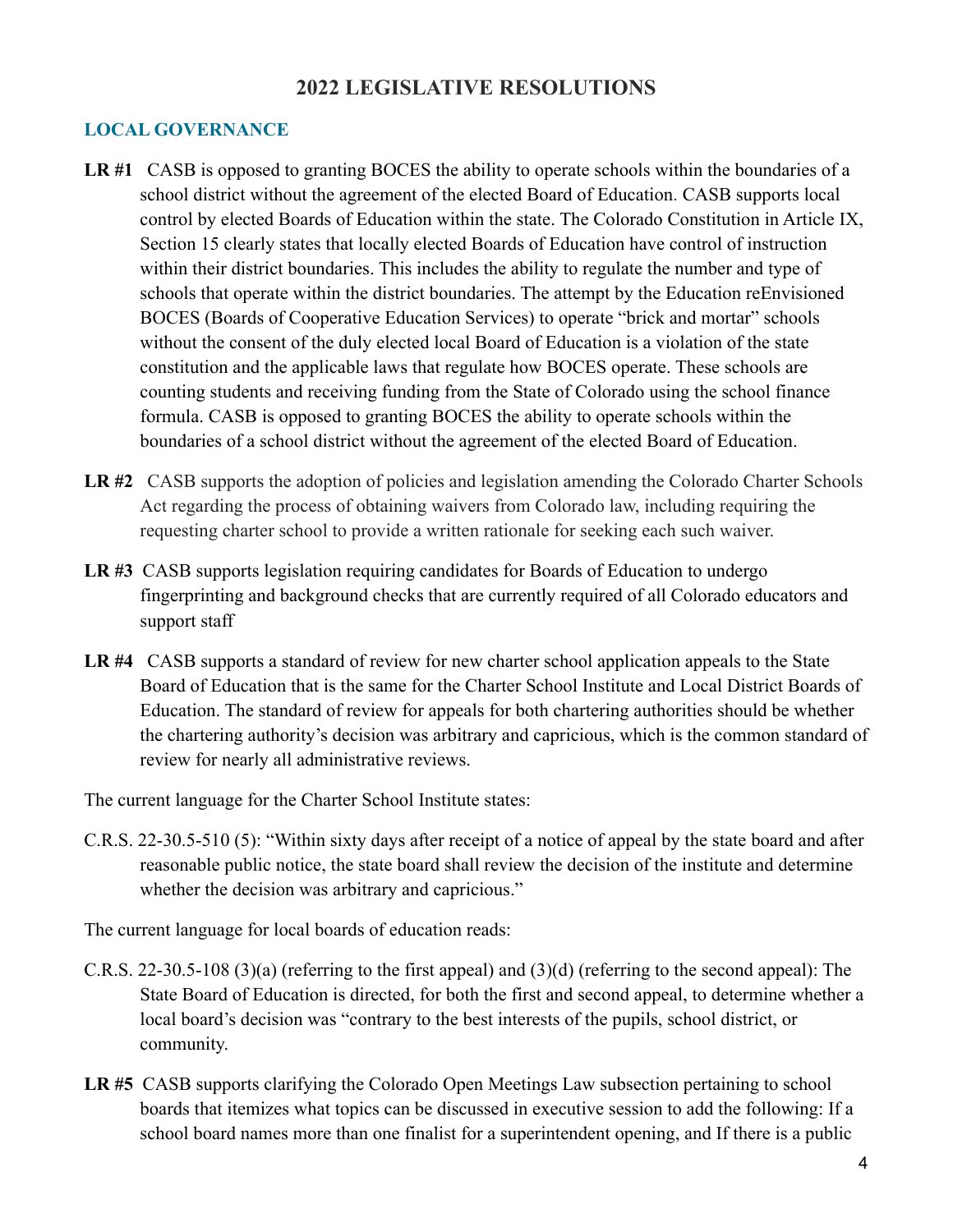forum with the finalists where finalists answer questions from members of the public, Then the Board of Education can meet in executive session to interview each of the finalists, and can also meet in executive session to deliberate on the merits of the finalists (though not to vote on which finalist should be selected for the job – which still must be done in public).

#### **FINANCE**

- **LR #6** CASB advocates for increased school funding to support rural Colorado students and their communities
- **LR #7** CASB is opposed to the Learning Enrichment and Academic Progress (LEAP) ballot Proposition #119. The state of Colorado should first fully fund Pre-K to 12 education, as was the intent of voters when they approved Amendment 23 to the Colorado Constitution, before instituting new programs that may or may not help our students. By reducing the funds available to construct classrooms via the Building Excellent Schools Today (BEST) many students across the state will be forced to continue their pursuit of their education in unsafe and inadequate school buildings. CASB encourages voters to reject the LEAP ballot Proposition #119.
- **LR #8** CASB is opposed to the permanent reduction of Colorado property taxes as proposed by Proposition #120. Property taxes are an important component for funding Colorado Pre-K to 12 public education. Colorado students currently bear the burden of the \$572 million reduction due to the Budget Stabilization Factor and chronic underfunding due to Colorado's Constitutional Tax Code. As the Colorado economy begins to recover from the COVID-19 health pandemic, now is not the time to further reduce the much-needed dollars available to fund the success of Colorado students.
- **LR #9** CASB will work with members of the Joint Budget Committee and House and Senate Education Committees to pass legislation that requires the School Finance Act to be adopted by both chambers of the General Assembly no later than the 100th day of the legislative session each year.
- **LR #10** CASB supports current efforts to build a coalition addressing Colorado state funding requirements resulting from TABOR or other provisions that may result in a future statewide referendum or initiative for a ballot measure amending the Colorado Constitution.
- **LR #11** CASB supports expansion of and funding for the E-Rate program for school broadband connectivity to include efforts for students in a virtual learning environment lacking reliable internet connections.
- **LR #12** CASB supports additional federal funding, with fewer restrictions, for school districts to compensate for COVID-19 related expenses and shortfalls in budgets resulting from economic effects of the pandemic.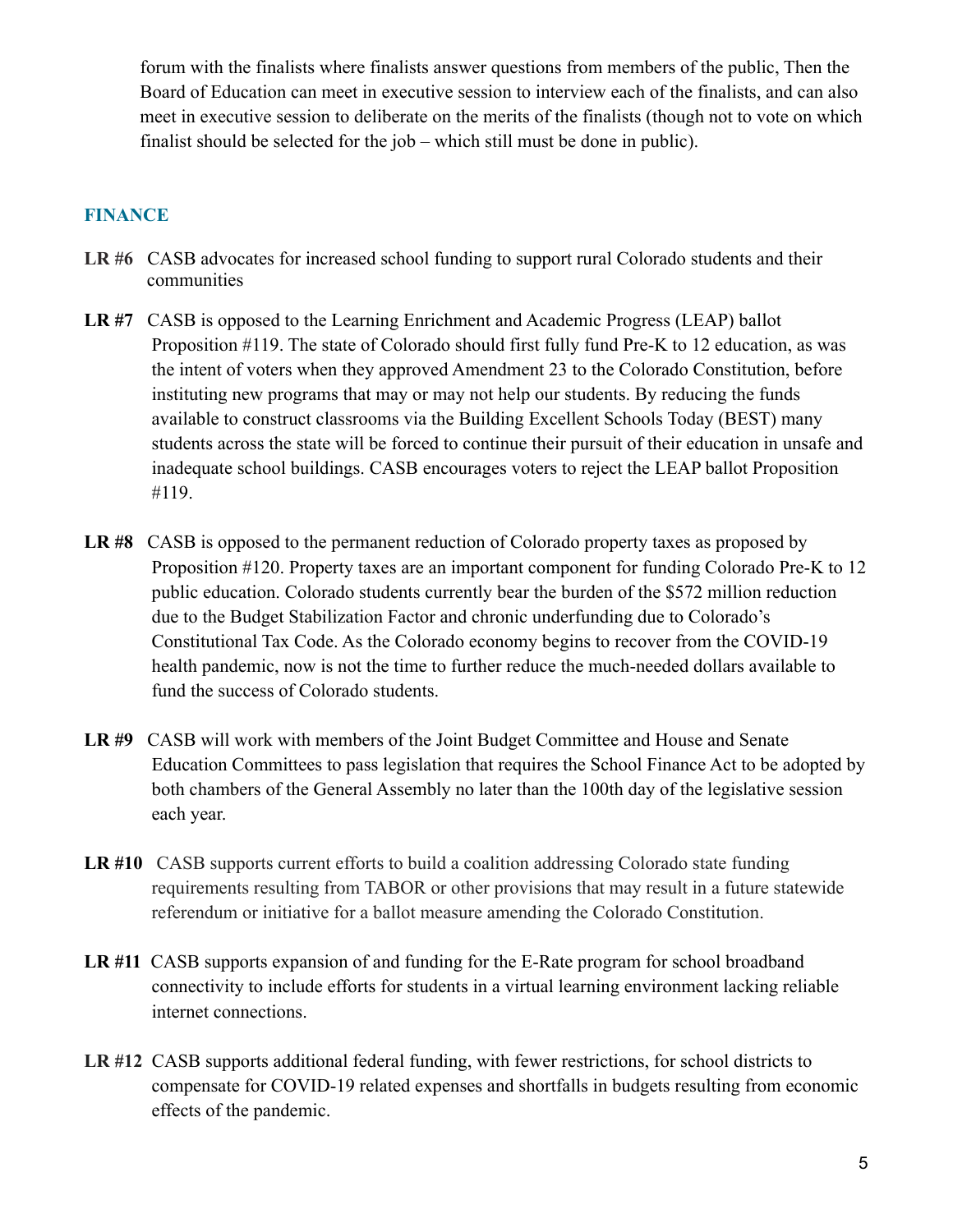- **LR #13** CASB will work with the Colorado Department of Education to develop statutory protections for school contracts similar to those contained in § 24-106-109, C.R.S.
- LR #14 CASB supports the adoption of policies and legislation to change the Public School Finance Act of 1994 to provide more equity among districts generally and more support for rural school districts. The state funding formula needs to be updated to better reflect the needs of modern educational environments, such as recognizing advances in educational technology, innovation and creativity in delivering educational programs, online and other blended learning opportunities complementing seat time requirements, and equity for high-poverty districts. It is time to modernize these requirements with methods more compatible with existing technology for measuring and reporting attendance and work time.
- **LR #15** CASB will support and advocate for a study of educational spending in districts accredited with distinction.

## **STUDENT ACADEMIC GROWTH AND ACHIEVEMENT**

LR #16 CASB supports continued reform in the teacher evaluation process to encourage courageous conversations between administrators and teachers that lead to real goal setting and effective feedback. Evaluations are more effective when trust and communication are paramount, rather than rigidly imposed accountability measures that discourage continuous improvement in teaching methods.